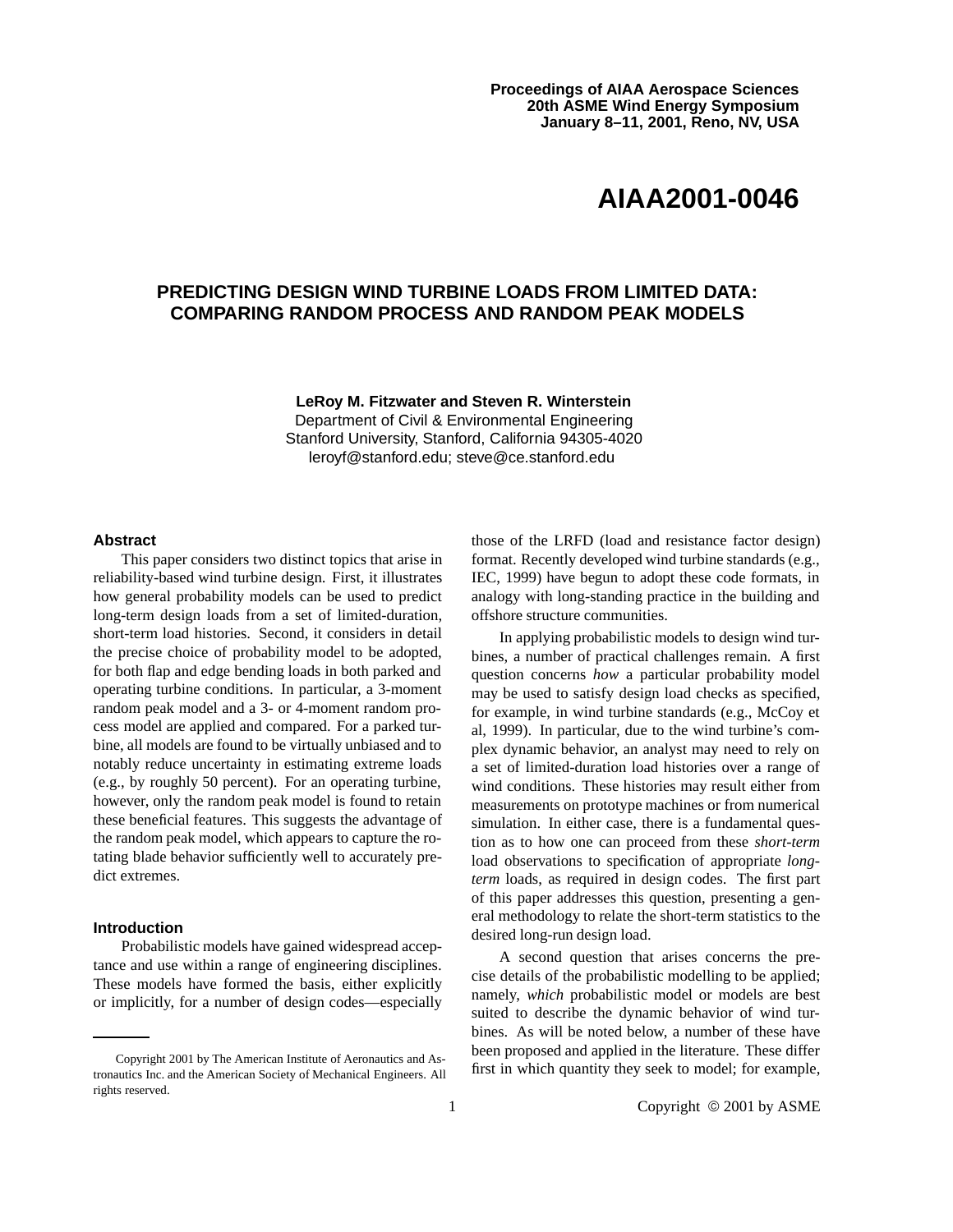some seek to model the entire load history  $x(t)$  as a random process, others seek to model only the local peaks (maxima) of  $x(t)$ , while still others consider only more global peaks (e.g., 10-minute maxima). Once this choice has been made, various functional forms are available to model the relevant probability distribution at hand. We compare here various random process and random peak models, for cases of both edge and flap bending loads in both operating and parked wind turbine conditions.

## **Estimating Long-Term Design Loads from Short-Term Histories**

In general, LRFD code checks typically compare a nominal load and resistance, *Lnom* and *Rnom*, weighted respectively by factors γ*<sup>L</sup>* and φ*<sup>R</sup>* chosen to achieve a desired reliability level:

$$
\phi_R R_{nom} \ge \gamma_L L_{nom} \tag{1}
$$

The nominal values *Lnom* and *Rnom* are commonly defined somewhat conservatively; e.g., *Lnom*=*LT* =the *T*year load, defined formally below.

In particular, one proposed wind turbine design check (IEC, 1999) applies the 50-year wind to a parked turbine. This suggests that other checks be made to ensure that this condition is satisfied with *Lnom*=*L*50, the 50 year *load*, which may not always coincide with the 50 year wind speed. For example,  $L_{50}$  may more likely be caused in some cases by turbines operating at lower (but more frequently occurring) wind speeds. We show in this section how one may consistently estimate  $L_{50}$ , properly accounting for various wind speeds and their frequencies of occurrence. In the final section of this paper, we show the numerical consequence of underestimating the 50-year load,  $L_{50}$ , by considering only the average load under 50-year wind conditions.

As noted above, it is common that the wind turbine analyst may have only limited-duration load histories formally, observations of  $M<sub>T</sub>$ , the maximum of the load process,  $x(t)$ , over a duration *T* much less than 50 years:

$$
M_T = \max_{0 \le t \le T} x(t); \ T \ll 50 \text{ years}
$$
 (2)

The 50-year load,  $L_{50}$ , is then commonly defined as a specific *fractile* of  $M_T$ ; i.e., a maximum value with a prescribed probability of exceedance:

$$
P[M_T > L_{50}] = \frac{T}{50}; \ \ T \le 1 \text{ year}
$$
 (3)

Here,  $P[\cdot]$  denotes the probability that the bracketed statement occurs. For example, with  $T=1$  year Eq. 3 states that the annual maximum load,  $M_{1 \text{ year}}$ , exceeds *L*<sup>50</sup> with probability 1/50=0.02. (Note that we reserve the "L" notation here for deterministic load levels, such as prescribed fractile levels, that arise in design code checking equations. In contrast,  $M_T$  denotes the actual maximum load over duration  $T$ , which is a random variable.)

Significantly, because of the small probabilities involved, Eq. 3 will return virtually the same  $L_{50}$  value for all  $T < 1$  year; e.g., by seeking the monthly maximum with exceedance probability .02/12, the daily maximum with exceedance probability .02/365, and so forth. Therefore, in practice one typically reduces *T* to a duration that can be considered *stationary*; i.e., during which the underlying environmental process (here, the wind speed) can be considered to remain in a statistical steadystate. For wind applications, this may commonly be taken as  $T=10$  minutes, for which Eq. 3 yields  $L_{50}$  as

$$
P[M_{10 \text{ min}} > L_{50}] = \frac{10}{50 \times 365 \times 24 \times 60} = 3.8 \times 10^{-7}
$$
\n(4)

By reducing *T* from 50 years to 10 minutes, we gain the important advantage that the wind speed process remains in a steady state, characterized for example by *V*, the mean speed during that 10-minute duration. We may then perform a set of steady-state simulations at various mean wind speeds, *V*, and weight their results by  $f(V)$ , the long-term probability density of *V* at the site of interest:

$$
P[M_{10 \; min} > L] = \int_{all \; V} P[M_{10 \; min} > L \; | \; V] f(V) dV \quad (5)
$$

Note that Eq. 5 separates the calculation of *L*<sup>50</sup> into the need to provide two separate terms, which respectively describe the turbine (independent of the site) and the wind conditions at the site:

- **Turbine-specific term:**  $P[M_{10 \text{ min}} > L | V]$  denotes the probability that a 10-minute maximum load exceeds a given level *L*, given a prescribed mean wind speed *V*. This is commonly known as the *short-term* problem.
- **Site-specific term:** The remaining term on the right side of Eq. 5,  $f(V)dV$ , defines the fraction of time the wind speed at the site lies between *V* and  $V + dV$ . It is common to choose a Rayleigh probability density form for  $f(V)$ , whose mean depends on site conditions. In general, this wind speed distribution may

### 2 Copyright © 2001 by AIAA/ASME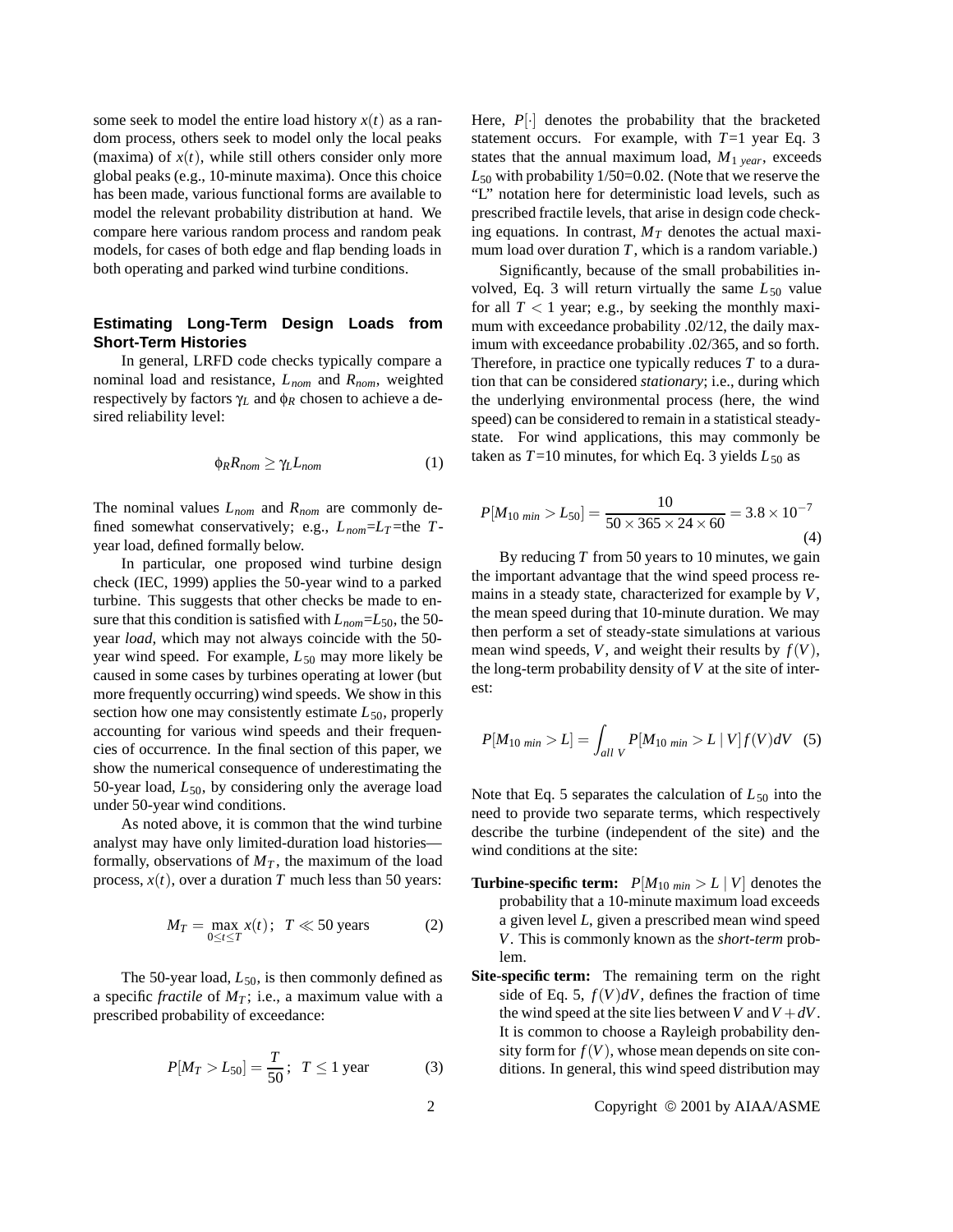be found from site-specific data, or specified for design purposes by wind turbine standards (e.g., IEC, 1999; wind site classes I–IV).

In summary, the 50-year load is calculated by first solving the short-term problem—that is, estimating  $P[M_{10 \text{ min}} > L | V]$  across a range of *L* for various mean speeds *V*. These results are combined with  $f(V)$  through Eq. 5, and *L*<sup>50</sup> found as the *L* value returning the required probability level in Eq. 4.

Note also that Eq. 5 is readily modified if the wind process is instead characterized by another parameter such as turbulence intensity *I*—replacing*V* by *I*—or by a two-dimensional integration if both *V* and *I* are deemed to significantly help explain the observed variations in loading. In any case, a common challenge remains to estimate the probability distribution of maximum load; e.g., the 10-minute maximum *M*<sup>10</sup> *min*. The remainder of this paper considers and applies various models for this purpose.

## **Probability Models for Extreme Loads and Responses**

To estimate the probability distribution of the maximum  $M_T$  in time  $T$ , one may construct probability models over a number of different time scales. In order of decreasing time scales (and hence increasing use of data), these include the following:

- **Global Extreme Models:** These seek to directly model the "global" (largest) extreme over *T*, or some slightly lesser duration (e.g.,  $T=1$  min or 5 min if not *T*=10 min directly). The advantage here is that we work most directly with the extreme of interest; i.e., *M*<sup>10</sup> *min*. The drawback is that we discard all time history values below these global maxima.
- **Local Extreme/Random Peak Models:** These instead model all local maxima of the load history  $x(t)$ , possibly excluding those that fall beneath some userdefined lower-bound threshold. (This is sometimes referred to as a "peak-over-threshold" model.) Compared with the global extreme models, local extreme models have the advantage of including more data in the fitting process. A potential disadvantage is that some of these data—in particular the loweramplitude maxima—may come from a different statistical population, which should not be included in extrapolating to large loads. (We show below that this is avoided by appropriate choice of the lowerbound threshold.)
- **Random Process Models:** Finally, these seek to statistically describe the entire time-varying load history,

 $x(t)$ . These contain the largest possible information; i.e., all data points in the digitized history. They may yield little advantage, however, over random peak models if there is little statistically independent information contained in the details of the time history between its peak values.

Note that if we model global extremes directly, we immediately have the desired probability,  $P[M_T < L]$ , that the maximum value  $M_T$  is less than any *L*. If we instead model all random peaks (here denoted  $Y_1$ ,  $Y_2$ , ...), the corresponding probability  $P[M_T < L]$  can be estimated as

$$
P[M_T < L] = \{P[Y_i < L]\}^{N_T} \tag{6}
$$

in which  $N_T$  is the number of peaks ( $Y_i$  values) in time duration *T*. Eq. 6 assumes both that the number of peaks,  $N_T$ , is deterministic and that their levels are mutually independent. (Neither assumption is strictly correct, but corrections generally become insignificant as we consider extremes in the upper tails of the load's probability distribution.) Finally, if we instead model the entire process  $x(t)$ , consistent statistics of  $M_T$  require somewhat additional effort. Essentially, one first estimates statistics of local peaks  $Y_i$  consistent with the statistics of  $x(t)$ , and then uses Eq. 6 (see the discussion of functionally transformed Gaussian processes, and their peaks, in Fitzwater and Winterstein, 2000). As noted in that reference, an algorithm (MaxFits) has been created to automate this process, permitting the user to select between these three types of models to estimate extreme statistics.

## **Numerical Results**

This section considers how the foregoing probability models can be applied to estimate extreme bending loads on wind turbines. The database we use contains multiple 10-minute simulations of Gaussian wind fields, and corresponding in- and out-of-plane bending moment loads on a specific horizontal axis wind turbine (the Aerodynamics Experiment Phase III turbine; see Madsen et al, 1999 and its associated references). The turbine has a rotor diameter of 10m and a nominal rotor speed of 1.2 Hz. It is a three-bladed turbine with a hub height of 17m.

A total of 100 10-minute simulations have been performed for various choices of the mean wind speed *V*. These use a general-purpose, commercially available structural analysis code (ADAMS), linked with special-purpose routines to estimate aerodynamic effects (Hansen, 1996). We focus here on three cases: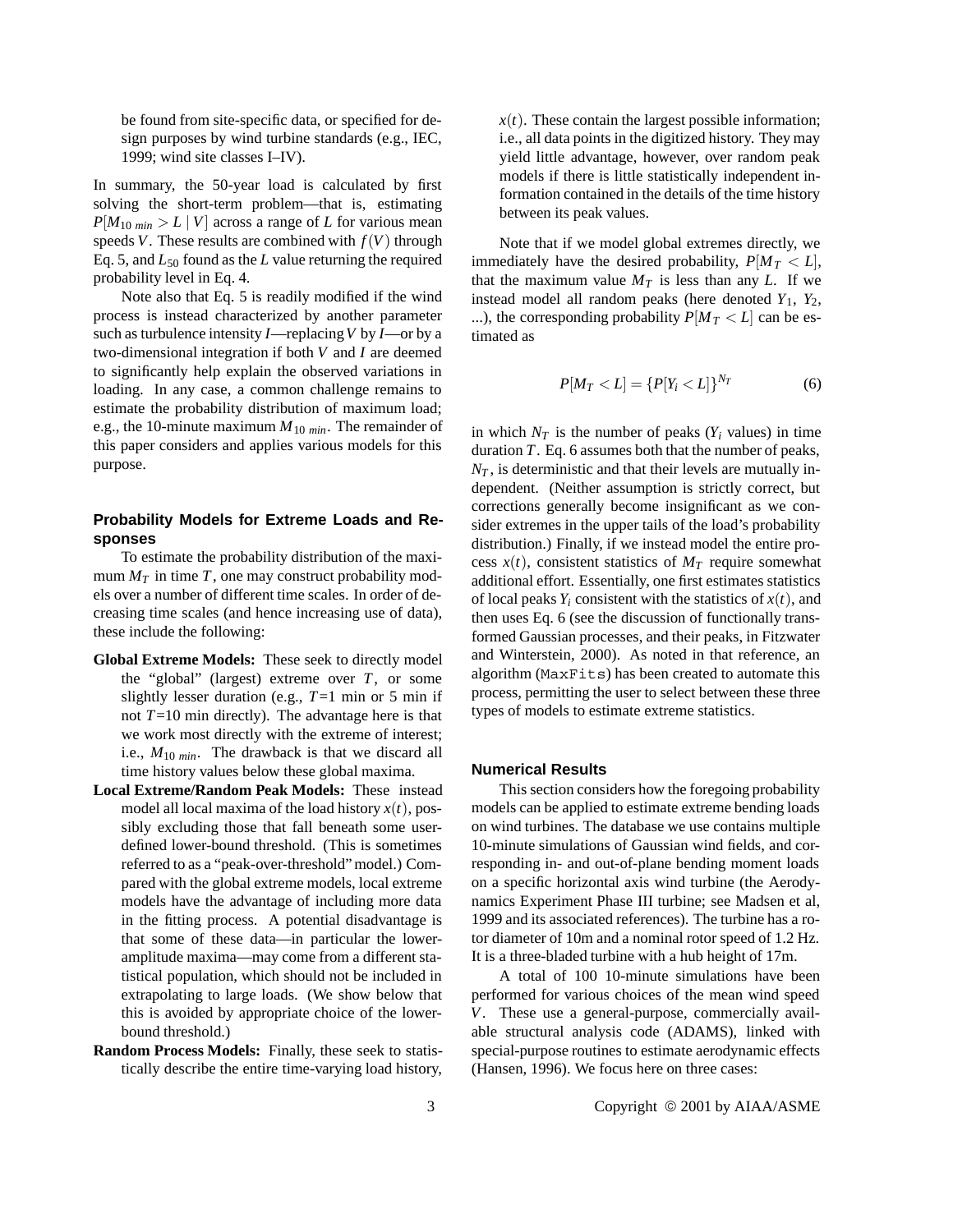- 1. *V*=14m/s, typical of nominal or "rated" wind conditions;
- 2. *V*=20m/s, the maximum or "cut-out" wind speed at which the turbine operates; and
- 3. *V*=45m/s, an extreme wind speed (e.g., 50-year level) during which the turbine is parked.

The last case is somewhat analogous to extreme winds on buildings and other stationary structures, and we may expect similar statistical behavior in this wind turbine analysis. The lower-speed cases, however, correspond to operating conditions, in which the turbine blades rotationally sample the stationary wind field. Also notable here are the systematic effects of gravity on in-plane bending: a strong sinusoidal trend is induced at the turbine operating speed. We investigate here whether various probabilistic response models can remain accurate in the face of these special features that wind turbines exhibit.

In particular, we study here the behavior of two different types of probabilistic models: (1) *Hermite* models of the load as a random process, and (2) *quadratic Weibull* models of random load peaks (over a specified threshold). The Hermite model generally utilizes four statistical moments of *x*(*t*) (Winterstein, 1988), although a simplified three-moment version can be used in some special cases of limited nonlinearity (Jha and Winterstein, 1997; Jha and Winterstein, 2000; Madsen et al, 1999). The quadratic Weibull model is based on the first three statistical moments of the peak values,  $Y_i$  (Lange and Winterstein, 1996; Ronold et al, 1999; Winterstein and Kashef, 1999). Note that the MaxFits routine implements both the quadratic Weibull and Hermite models, as well as a number of others.

#### **Results 1: Sample Time Histories**

Figure 1 shows simulated wind and load time histories from one 10-minute simulation. In particular, the histories shown are brief, 5-second portions of the wind and load histories during which the wind input is maximized. (This maximum wind episode does not generally produce the maximum bending loads.)

To identify peaks from the response histories, we define a peak here as the largest value of the history between successive upcrossings of its mean level\*. Figure 1 shows the mean levels of each history by horizontal lines, and the circled response points indicate the set of peaks that are obtained. The out-of-plane (flap) bending loads are found here to roughly follow the wind speed

process, although additional high-frequency content is observed. Note also that our definition of peaks (largest response per upcrossing of the mean) serves to filter out many of these high-frequency response oscillations. The edge bending loads are of less interest in this case, showing small oscillations about the mean load.

Figure 2 shows similar simulated wind and load time histories, now from a wind speed *V*=20m/s during which the turbine is operating. Now the effect of gravity is clearly seen in the edge bending history, which shows a strong sinusoidal component at the operating speed of roughly 1.2 Hz. The flap bending history also shows systematic variations at this frequency, although it is combined with significantly larger high-frequency content here than in the edgewise case. Again, our peak identification method removes some of this high-frequency effect. Note in the edgewise case, however, that a somewhat anomalous effect can arise. While only one "large amplitude" peak is usually found per blade revolution, other "secondary", near-zero peaks are sometimes also identified. This arises from the high-frequency smallamplitude oscillations shown by the edgewise loads about their mean level. The resulting distribution of all peaks is found in such cases to be multi-modal; i.e., to possess a probability density function with several distinct regions of relatively high probability ("modes"). Because our models are unimodal—i.e., designed to be fit to the single most important probability "mode" we shall find it useful in these edgewise cases to pass a higher threshold (above the mean) to exclude these secondary peaks. We shall return to this issue below.

Finally, recall that to estimate the distribution of the *largest* peak, it is common to assume that successive peaks are mutually independent. This is the assumption inherent in our current implementation of MaxFits (see, for example, Eq. 6). To test this assumption, the correlation coefficient ρ between adjacent peaks *Yk* and  $Y_{k+1}$  has been calculated for various cases. Typical  $\rho$  values are effectively negligible; for example,  $\rho$ =0.21 (flap bending,  $V=45 \text{m/s}$ ,  $\rho=0.28$  (edge bending,  $V=45 \text{m/s}$ ), and ρ=0.15 (flap bending, *V*=20m/s). These values, and corresponding scatterplots of  $Y_k$  vs  $Y_{k+1}$  (e.g., Figure 3), confirm that the assumption of independence should not induce large modelling errors in this application. This conclusion may differ in other applications; for example, the lightly damped slow-drift response of some moored marine structures.

<sup>\*</sup>Many alternative strategies can be used to identify peaks; e.g., the largest value per blade revolution. Note, however, that for these edge load cases we find an optimal threshold to exclude somewhat more load cycles; e.g., we retain roughly 1 peak per 2 blade revolutions.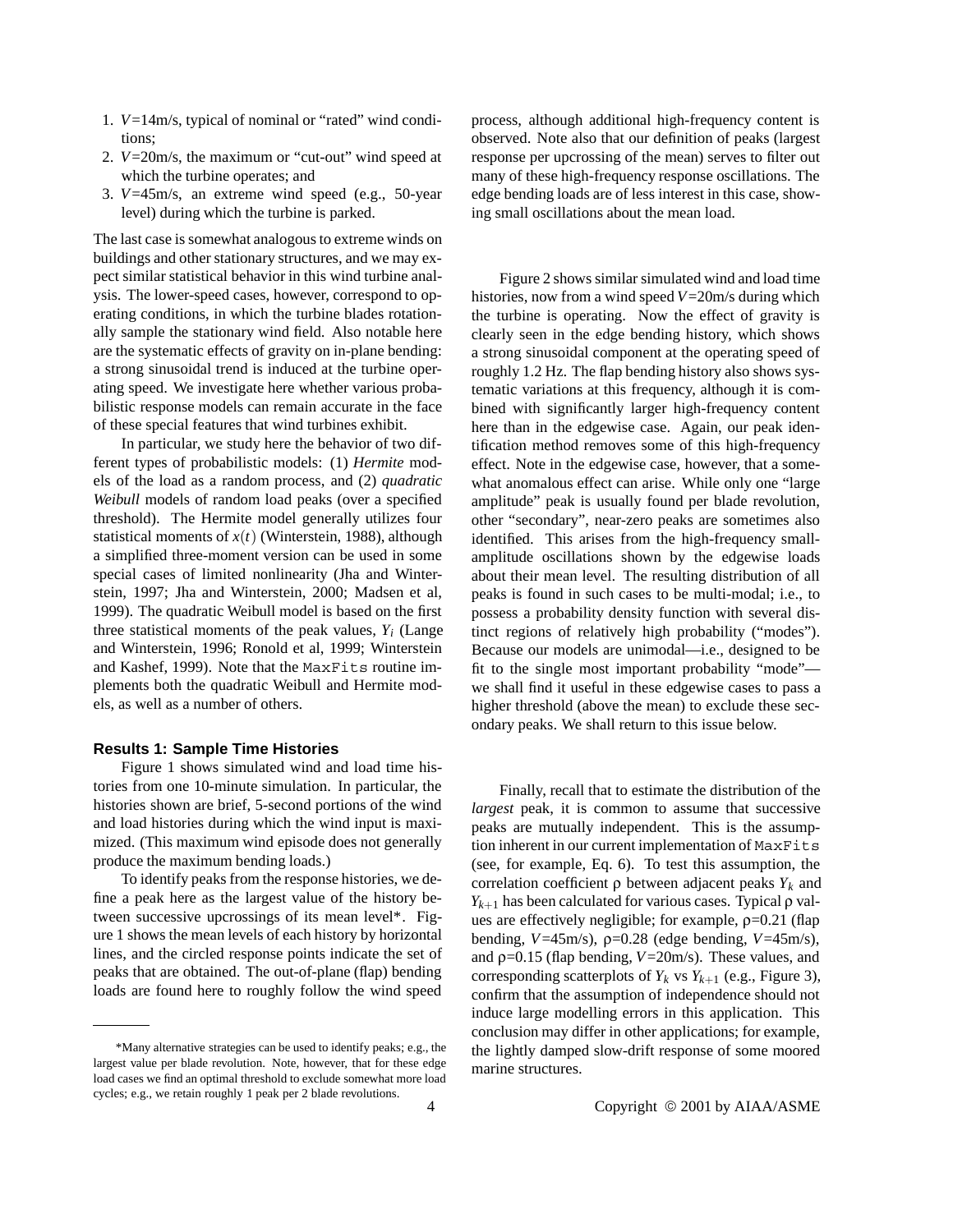## **Results 2: Observed vs Predicted Distributions of Peaks**

We now test the ability of a three-moment, quadratic Weibull distribution to accurately model the simulated response peaks across various wind conditions. For illustration purposes, we again show results for the first (of the 100) 10-minute simulations.

We again consider first the parked turbine (*V*=45m/s), whose statistical behavior may be expected to be most well-behaved. Figure 4 shows the cumulative probability distribution function  $F_Y(y)=P[Y \leq y]$  of all peaks, as estimated directly from the data. Specifically, for both flap and edge cases, the peaks  $y_i$  are first ordered so that  $y_1 \le y_2 \le ... \le y_n$ , and associated with the cumulative probabilities  $p_i = F_Y(y_i) = i/(n+1)$ . Results are plotted on a distorted "Weibull" scale, which plots *y* not versus  $F_Y(y)$  but rather versus  $-\ln[1 - F_Y(y)]$ . The results, when viewed on log-log scale, should appear as a straight line if the data follow a Weibull probability distribution model.

The data here show slightly positive curvature on this Weibull scale. This suggests the value of the quadratic Weibull model, which yields a quadratically varying distribution when plotted on the Weibull scale of Figure 4. This quadratic model is shown here to accurately follow both the flap and edge load data in this case.

Figure 5 shows similar Weibull scale plots of flap and edge loads in the *V*=20m/s case, during which the turbine is rotating. While the distribution of flap load peaks remains smooth, the distribution of edge load peaks shows a sharp change in behavior, with a "corner" located at roughly *y*=1. This is a consequence of the bimodal character of the edge load peaks, as discussed earlier. No smooth, single-moded distribution model can capture both the large, one-per-revolution primary peaks and the small-amplitude, secondary peaks. For both ultimate and fatigue load modelling purposes, however, these secondary peaks are of little consequence. We therefore seek to model the *shifted* peaks,  $Y - 1.5$ ; i.e., we remove all peaks below 1.5, and report the shifted values  $y'_i=y_i-1.5$  of the remaining peaks. The shifting is used to conform with quadratic Weibull models, which generally assigns probability to all outcomes  $y' \geq 0$ . Figure 6 shows the quadratic Weibull model to accurately follow the shifted edge loads, *Y* −1.5. (Note that the optimal choice of shift parameter may require some trial and error; e.g., comparing goodness-of-fit measures. This is a topic of ongoing study. Note also that in using these models to predict extremes, the shift value must eventually be reinstated, to report loads in units consistent with their input values. This is done automatically in the MaxFits routine).

## **Results 3: Estimating 10-Minute Mean Maxima**

Finally, we show predicted statistics of  $M_{10 \text{ min}}$ , the maximum 10-minute load. In particular, we seek here to estimate  $m$ , the mean value of  $M_{10 \text{ min}}$  to be expected in an arbitrary 10-minute period. As shown below, this mean value is critical in fitting the probability distribution of *M*<sup>10</sup> *min*, for use in the long-term load calculation of Eq. 5.

A simple, "raw" estimate of *m* can be found by averaging the 100 observed maxima,  $M_i$ , from each of the 10-minute simulations:

$$
\overline{M} = \frac{1}{100} \sum_{i=1}^{100} M_i
$$
 (7)

Alternatively, we can estimate *m* by fitting one of the foregoing models; e.g, a quadratic Weibull model to all response peaks (perhaps above a shifted level). Here we fit such models separately to each of the 100 simulations. Denoting  $\mu_i$  as the estimated value of *m* from simulation *i*  $(i=1,...,100)$ , we may form an analogous average of these estimates:

$$
\overline{\mu} = \frac{1}{100} \sum_{i=1}^{100} \mu_i
$$
 (8)

One advantage of the simple, "raw" estimate  $\overline{M}$  is that it is always "unbiased"; i.e., correct on average. A potential disadvantage is that because it is based on only the single observed maximum in each 10-minute history, it may show considerable variability. By instead fitting probability models to form estimates  $\mu$ , we hope to achieve results that (1) remain nearly unbiased and (2) show reduced scatter (specifically, standard deviation) compared with the raw estimate  $\overline{M}$ . To quantify these effects we define two factors: a bias factor, defined as

Bias (B) = 
$$
\frac{\overline{\mu}}{\overline{M}}
$$
 (9)

and a sigma reduction factor, defined as

$$
Sigma Reduction (SR) = \frac{\sigma_{\mu}}{\sigma_{M}}
$$
 (10)

We hope to achieve bias factors of nearly unity, and sigma reductions far less than unity. Again, our hope for

5 Copyright 2001 by AIAA/ASME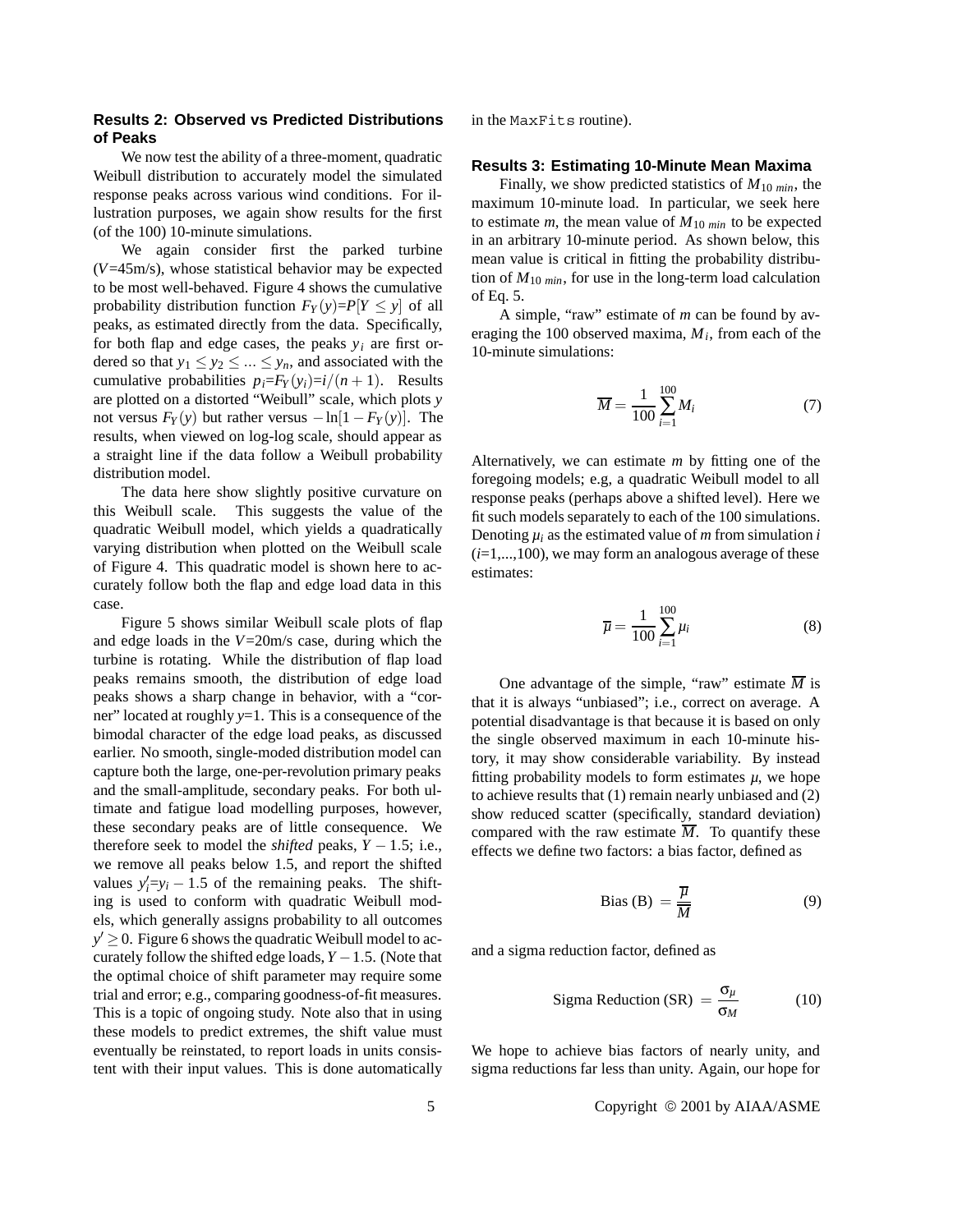sigma reduction lies with the fact that each estimated  $\mu_i$ uses more of the simulation history—specifically, each peak-over-threshold value—than the raw estimate  $\overline{M}$ , which uses only the single maximum  $M_i$  from each 10minute simulation.

Figures 7 and 8 show bias and SR factors, respectively, for the parked turbine (*V*=45m/s). Three probability models are fit: a 3-moment quadratic Weibull model ("Peak Unshifted"), and both 3- and 4-moment Hermite models of the complete random response process  $x(t)$ . (The four moment model has become the option of choice for general use. The three-moment simplification has been used in some mildly nonlinear wave applications, and has been recently derived independently for wind turbine applications (Madsen et al, 1999)). Note that all models yield roughly unbiased results (B near 1.0). The 3-moment models generally achieve a sigma reduction of 0.5 or less. As might be expected, inclusion of the 4th moment, with its attendant uncertainty, leads to higher values of σ*<sup>µ</sup>* and hence SR.

Figures 9–10 show analogous bias and SR factors for *V*=20m/s, one of the operating wind speed conditions. Here the random process (Hermite) models, which are intended to model rather general stochastic behavior, fail to accurately capture the rotating nature of the blade response. Biases of about 10% are found from conventional (4-moment) Hermite models, with considerably larger biases produced by the simpler 3-moment Hermite models.

In contrast, the quadratic Weibull ("Peak") models remain essentially unbiased in all cases. For cases of edge loads, models have been fit both to the original data *y<sub>i</sub>* ("Unshifted") and the shifted data  $y_i - 1.5$  ("Shifted"). For this particular choice of duration (*T*=10-minute maxima), even the unshifted models appear reasonably accurate. Over longer durations, however, estimates become increasingly tail-sensitive, and the use of the shift has been found more beneficial in avoiding bias. This is reflected in Figure 11, which shows the benefit of including a shift when predicting maxima over a range of *T*=10–1000 minutes. The shifted predictions also retain the roughly 50% sigma reduction, as shown by the confidence bands in Figure 12. In all operating and parked conditions, sigma reductions for these peak models have been found to remain at roughly 0.5 or less.

Note also that when averaging results over *N* simulations, the standard deviation of an estimated parameter ations, the standard deviation of an estimated parameter<br>decreases like  $\sigma/\sqrt{N}$ . Hence, the 50% sigma reduction shown by the quadratic Weibull fit permits a four-fold decrease in the number of simulations. For example, fitting a quadratic Weibull model to *N*=1 10-minute simulation is roughly equivalent to using the "raw" 10-minute maxima from *N*=4 simulations.

#### **Example of Long-Term Load Analysis**

Finally, we show how the foregoing models of 10 minute maxima,  $M_{10 \text{ min}}$ , can be used to predict longterm loads as in Eq. 5. The 10-minute mean wind speed, *V*, is assumed to have Rayleigh probability distribution with mean *Vave*:

$$
P[V \ge v] = G_V(v) = \exp\left[-\frac{\pi}{4}\left(\frac{v}{V_{ave}}\right)^2\right]
$$
 (11)

Setting  $G_V(v)$  to the 50-year exceedance probability (Eq. 4) yields  $V_{50} = 4.34V_{ave}$ . Here we assume  $V_{50}$ =45 m/s; i.e., the parked turbine simulations correspond to 50-year wind conditions. This implies *Vave*=45/4.34=10.4 m/s, roughly corresponding to a class I wind site (IEC, 1999).

For load modelling purposes, we seek to estimate  $m(V)$  and  $\sigma(V)$ , the mean and standard deviation of *M*<sup>10</sup> *min*, as functions of *V*. To illustrate, we assume here simple linear relations:

$$
m(V) = c \cdot \frac{V}{V_{50}}; \ \sigma(V) = d \cdot \frac{V}{V_{50}} \tag{12}
$$

These results have been fit separately to the operating and parked turbine simulations ( $V \leq V_{cut}$  out=20 m/s and  $V > 20$  m/s). Table 1 shows corresponding *c* and *d* coefficients for the flap load case. Figure 13 compares the observed and fitted moments in this case. (Of course, in practice these fits should use results over a greater set of wind conditions, and different functional forms may emerge. Our results here are intended only for illustration purposes.)

An important simplification arises if the mean load  $m(V)$  grows steadily with *V*, and the load variability  $\sigma(V)$  is small compared with the variability in *V*. In this case we may estimate the 50-year load,  $L_{50}$ , as  $m(V_{50})$ , the mean load in 50-year wind conditions. This is essentially the current design load check for parked turbines (load case 6.1 in IEC, 1999). Formally, this will be exact in the "deterministic" load limit, i.e., as  $\sigma(V) \to 0$ . More generally it will be somewhat unconservative. In offshore structure design, for example, this unconservatism is noted and commonly adjusted by (1) inflating the environmental variable (here, the wind speed or associated turbulence); or (2) inflating the fractile (from *p*=.5 to *p*=.80–.90) at which the load is evaluated. These inflation procedures are basically empirical, and have been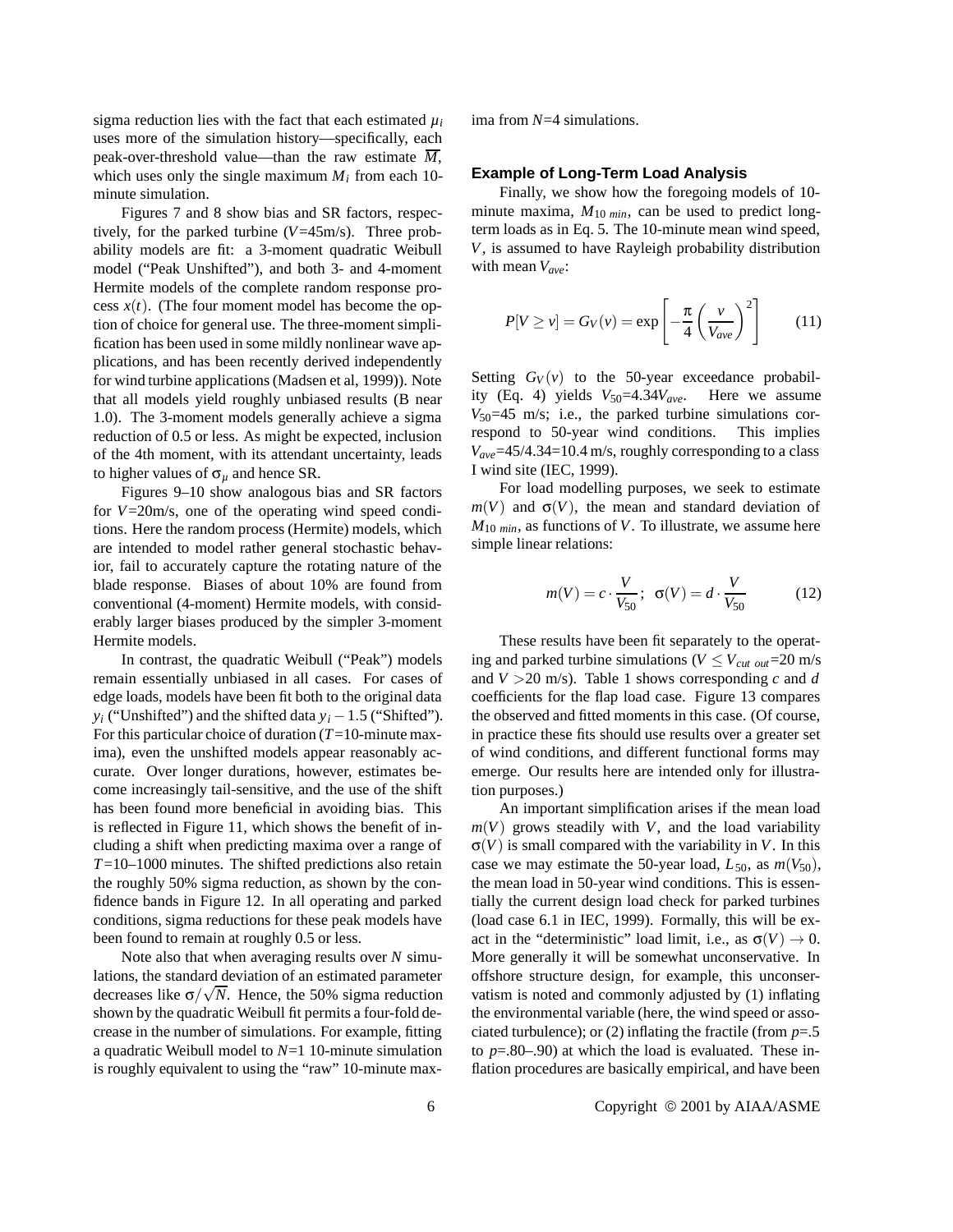|                 | c [kN-m] $\mid d$ [kN-m] |      |
|-----------------|--------------------------|------|
| $V \leq 20$ m/s | 11.3                     | 1.13 |
| $V > 20$ m/s    | 20.0                     | 1.63 |

Table 1. Values of coefficients *c* and *d* used in Eq. 12 to fit flap load moments as functions of the mean wind speed, *V*.

calibrated with respect to long-term probability analysis (as in Eq. 5) across many cases (e.g., Haver et al, 1998; Winterstein and Engebretsen, 1998).

Figure 14 shows the resulting long-term distribution of 10-minute flap loads. The "random" load case uses Eq. 5, with the discretized probability  $f(V)\Delta V$  taken as the difference between cumulative probability values (Eq. 11) evaluated at the lower and upper  $v_i$  values for each bin. The remaining term in Eq. 5,  $P[M_{10 min} > L|V]$ , assumes that  $M_{10 \text{ min}}$  has a Gumbel distribution with mean and standard deviation as given in Eq. 12. The corresponding "deterministic" result sets  $\sigma(V)=0$ , so that  $P[M_{10 \text{ min}} > L]$  is  $P[m(V) > L]$ , which can be evaluated analytically with Eq. 11. (It has also been evaluated here by the numerical integration with  $\sigma(V)=0$ , to verify the accuracy of the discretization.)

For example, in the deterministic case the 50-year flap load is predicted as  $m(V_{50})=20$  [kN-m], as seen by evaluating  $m(V)$  in Figure 13 at  $V_{50} = 45 \text{ m/s}$ . In contrast, including realistic load randomness leads to  $L_{50}$ =22.7, an increase of 13.5%. This is not inconsistent with offshore structural responses, which show roughly 10–20% increases due to load randomness.

Finally, note that the long-term results in Figure 14 include randomness in the loading, but ignore uncertainty in load moments due to limited data. Figure 15 shows upper-bound 95% confidence results for this longterm load distribution. These estimate the moments  $m(V)$  and  $\sigma(V)$  by the raw sample mean and variance, using either *N*=4 or *N*=8 10-minute simulations. (Recall that this is roughly equivalent to using a quadratic Weibull fit, applied to *N*=1 or *N*=2 simulations.) Based on the variability of sample means and variances, we model  $m(V)$  and  $\sigma(V)$  as

$$
m(V) = \hat{m}(V) + \frac{\hat{\sigma}(V)}{\sqrt{N}} \cdot U; \quad \sigma(V)^2 = \hat{\sigma}(V)^2 \cdot \frac{N-1}{\chi_{N-1}^2}
$$
\n(13)

Here  $\hat{m}(V)$  and  $\hat{\sigma}(V)$  are our best estimates, as found from Eq. 12, while *U* and  $\chi^2_{N-1}$  are standard normal and chi-square variables, the latter with *N*-1 degrees of freedom. Results here are based on 100 simulations, whose

resulting probabilities  $P[M_{10 \text{ min}} > L]$  have been sorted (for various *L*) and the 95% fractile reported. Note the marked consequence of limited data: with *N*=4 the 50 year load estimate should be increased by roughly 50% to achieve 95% confidence. This effect can be reduced of course through additional data: with *N*=8 simulations the 50-year load increases by about 20%. Recall also that we may interpret these *N*=4 and *N*=8 cases as being roughly equivalent to using the quadratic Weibull model with only  $N=1$  or 2 simulations. This again shows the benefit of applying such a fit, to use data more efficiently and hence reduce (for fixed *N*) our upper-fractile load distribution estimates.

## **Summary**

This paper has shown how, through the use of probability models, short-term loads data can be used to predict long-term design values. Regarding the specific choice among these models, it has demonstrated the use of both random process and random peak models of wind turbine loads. In particular, it has applied 3-moment random peak models (quadratic Weibull), and 3- and 4 moment random process models (Hermite). Both the quadratic Weibull and (4-moment) Hermite models are available within MaxFits. Sample input and output file have been created (Fitzwater and Winterstein, 2000) to illustrate how this routine can be used to derive some of the results shown here.

For a parked wind turbine experiencing 50-year winds, all models have been shown to be nearly unbiased (Figure 7) and to achieve a significant reduction in our uncertainty (Figure 8) in estimating the mean 10-minute maximum. For rotating blades during operation (at lower wind speeds), the random process models can show notable bias: roughly 10% for the 4-moment models, and appreciably more if only 3 moments are used (Figures 9– 10). In contrast, the random peak models remain consistently accurate, and consistently beneficial (i.e., in reducing uncertainty) in all cases. This suggests that by modelling not the entire time history but rather its set of peaks, enough information about the rotating nature of the load process is retained to permit accurate estimates of extreme behavior.

#### **Acknowledgements**

We wish to thank Kirk Pierce, Marshall Buhl, and their associates for making available the simulation results of the Aerodynamics Experiment Phase III turbine. More generally, we gratefully acknowledge a series of useful—and ongoing—discussions with various mem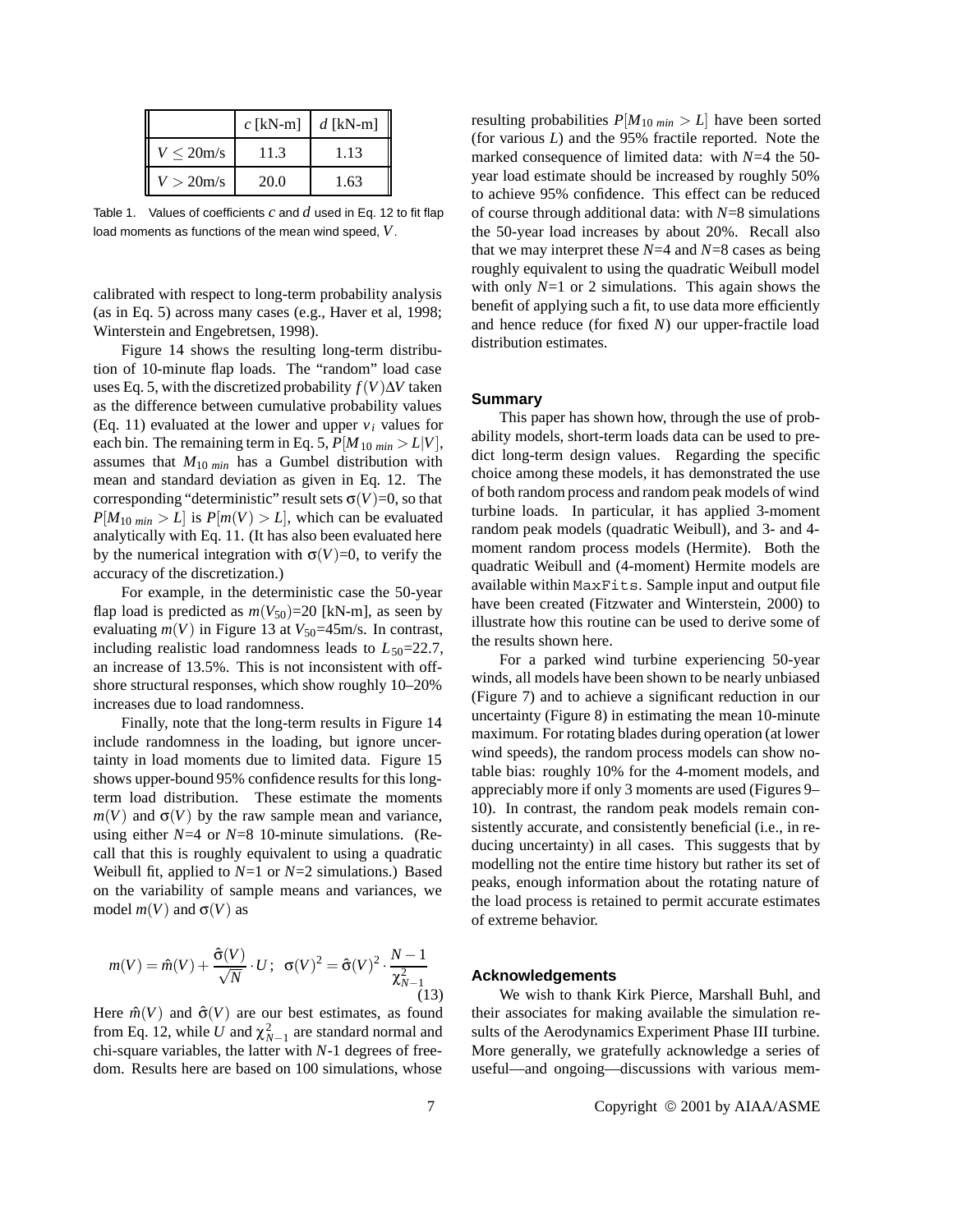bers of the Statistical Loads Extrapolation (SLEx) program. This is an informal working group, with representatives from NREL, Sandia, consultants, industry, and universities. Through interactions with this group, we hope to make reliability methods more accessible to the wind turbine community, and more directly tailored to their specific needs. Finally, this work is supported by the Wind Energy Program of the U.S. Department of Energy, through Sandia National Laboratories.

#### **References**

- Fitzwater, L.M. and S.R. Winterstein (2000). *Estimation of extremes from limited time histories: The routine MaxFits with wind turbine examples,* Rept. RMS– 39, Reliability of Marine Structures Program, Dept. of Civ. & Environ. Eng., Stanford University. To be issued as a technical report by Sandia National Laboratories.
- Hansen, A.C. (1996). *Users guide to the wind turbine dynamics computer programs YawDyn and AeroDyn for ADAMS,* Mech. Eng. Dept., Univ. of Utah.
- Haver, S., G. Sagli and T.M. Gran (1998). Long term response analysis of fixed and floating structures. *Proc., Wave'98—Ocean Wave Kinematics, Dynamics and Loads on Structures,* International OTRC Symposium, Apr. 30–May 1, 1998.
- IEC, 1400-1 (1999). *Wind turbine generator systems, part 1: safety requirements,* International electrotechnical commission, Report IEC 61400-1, ed. 2.
- Jha, A.K. and S.R. Winterstein (1997). *Nonlinear random ocean waves: prediction and comparison with data,* Rept. RMS–24, Reliability of Marine Structures Program, Dept. of Civ. Eng., Stanford University.
- Jha, A.K. and S.R. Winterstein (2000). Nonlinear random ocean waves: prediction and comparison with data. *Proc., 19th Intl. Offshore Mech. Arctic Eng. Symp.,* ASME, Paper No. OMAE 00–6125.
- Lange, C.H. and S.R. Winterstein (1996). Fatigue design of wind turbine blades: load and resistance factors from limited data. *Proc., Wind Energy 1996,* ASME, SED **17**, 93–101.
- Madsen, P.H., K. Pierce and M. Buhl (1999). Predicting ultimate loads for wind turbine design. *Proc., 1999 ASME Wind Energy Symposium,* 37th AIAA Aero. Sci. Mtg., 355–364.
- McCoy, T.J., D.J. Malcolm and D.A. Griffin (1999). An approach to the development of turbine loads in accordance with IEC 1400–1 and ISO 2394. *Proc.,*

*1999 ASME Wind Energy Symposium,* 37th AIAA Aero. Sci. Mtg., 1–9.

- Ronold, K.O., J. Wedel-Heinen, and C.J. Christensen (1999). Reliability-based fatigue design of windturbine rotor blades. *Engineering Structures*, **21**, 1101–1114.
- Winterstein, S.R. (1988). Nonlinear vibration models for extremes and fatigue. *J. Engrg. Mech.,* ASCE, **114**(10), 1772–1790.
- Winterstein, S.R. and K. Engebretsen (1998). Reliabilitybased prediction of design loads and responses for floating ocean structures. *Proc., 17th Intl. Offshore Mech. Arctic Eng. Symp.,* ASME.
- Winterstein, S.R. and T. Kashef (1999). Moment-based load and response models with wind engineering applications. *Proc., 1999 ASME Wind Energy Symposium,* 37th AIAA Aero. Sci. Mtg., 346–354.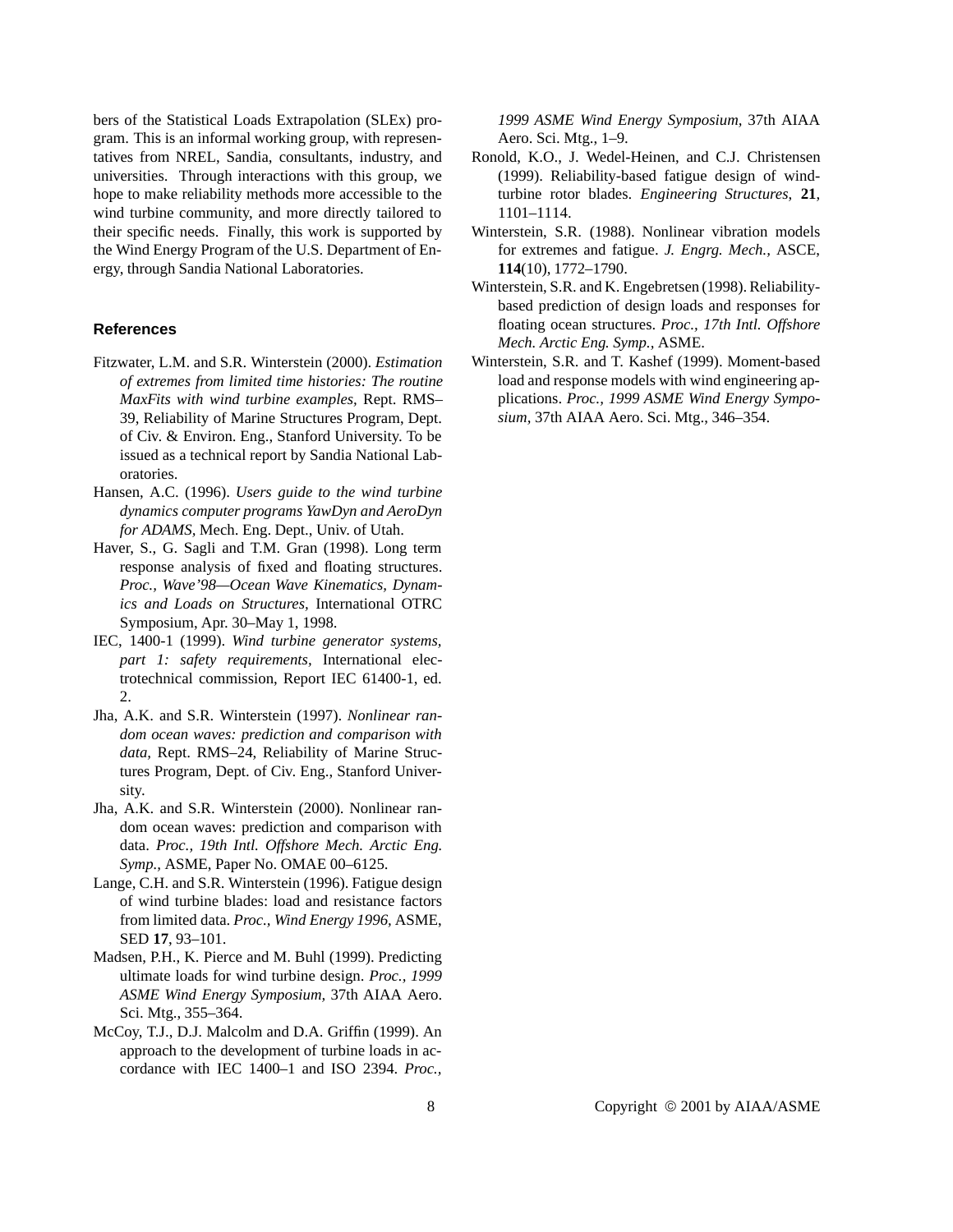

Figure 1. Simulated wind and blade loads; *V*=45m/sec.



Figure 3. Correlation between successive peaks; *V*=45m/sec.



Figure 2. Simulated wind and blade loads; *V*=20m/sec.



Figure 4. Probability distribution of response peaks; *V*=45m/sec.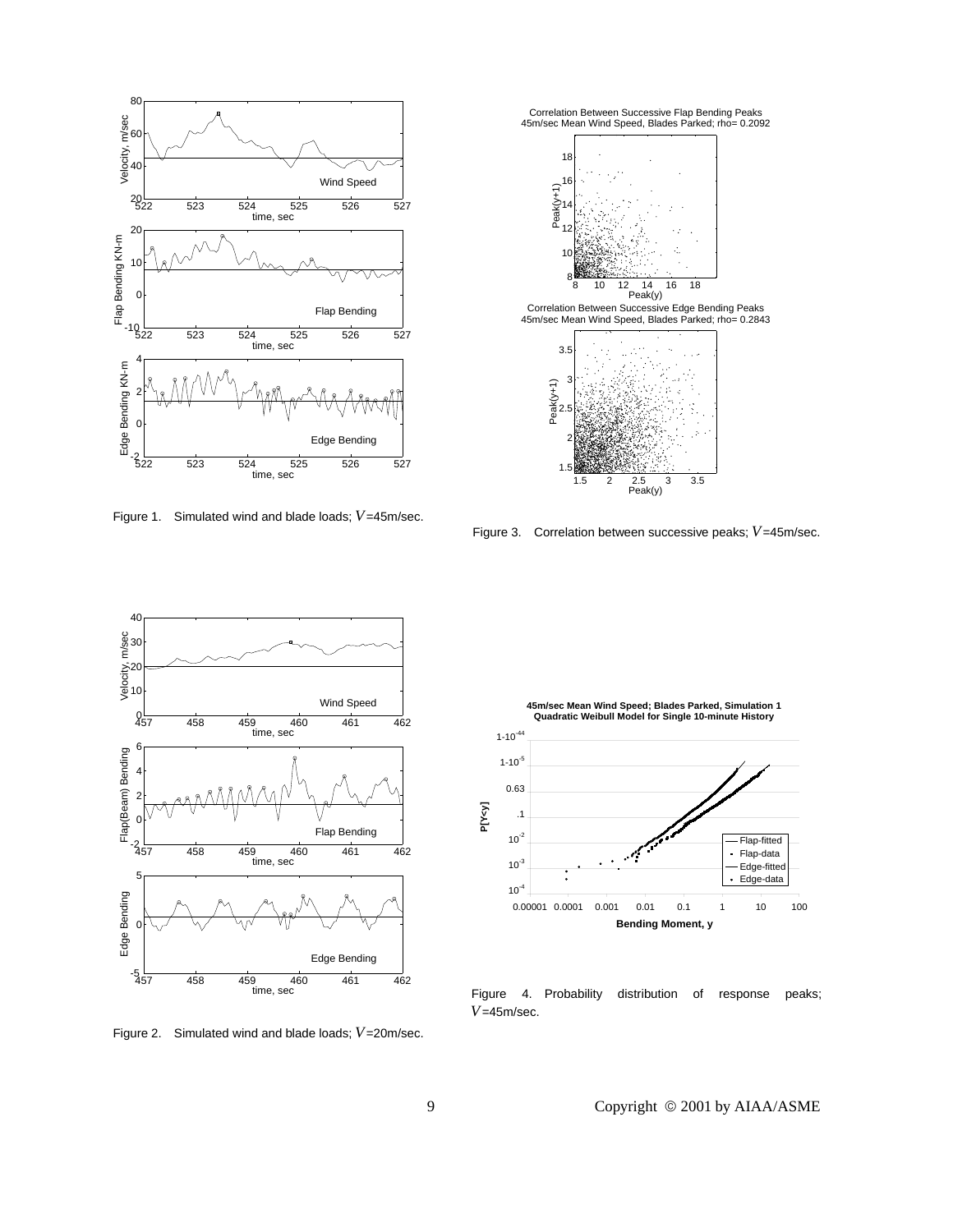

Figure 5. Probability distribution of response peaks; *V*=20m/sec.



Figure 6. Probability distribution of *shifted* response peaks above 1.5; *V*=20m/sec. **Bias**

**Mean Wind Speed, 45m/sec; Blades Parked**



Figure 7. Bias =  $\overline{\mu}/\overline{M}$ , where  $\overline{\mu}$  is the average estimate of the mean 10-min maximum over the 100 simulations.  $\overline{M}$  is the average of the observed 10-min maxima. The wind speed is *V*=45m/sec.

**Sigma Reduction Mean Wind Speed, 45m/sec; Blades Parked**



Figure 8. Sigma reduction σ*µ*/σ*<sup>M</sup>* between estimated and observed 10-min maxes; *V*=45m/sec.

**Bias**



Figure 9. Bias =  $\overline{\mu}/\overline{M}$ , where  $\overline{\mu}$  is the average estimate of the mean 10-min maximum over the 100 simulations.  $\overline{M}$  is the average of the observed 10-min maxima. The wind speed is *V*=20m/sec.



Figure 10. Sigma reduction σ*µ*/σ*<sup>M</sup>* between estimated and observed 10-min maxes; *V*=20m/sec.